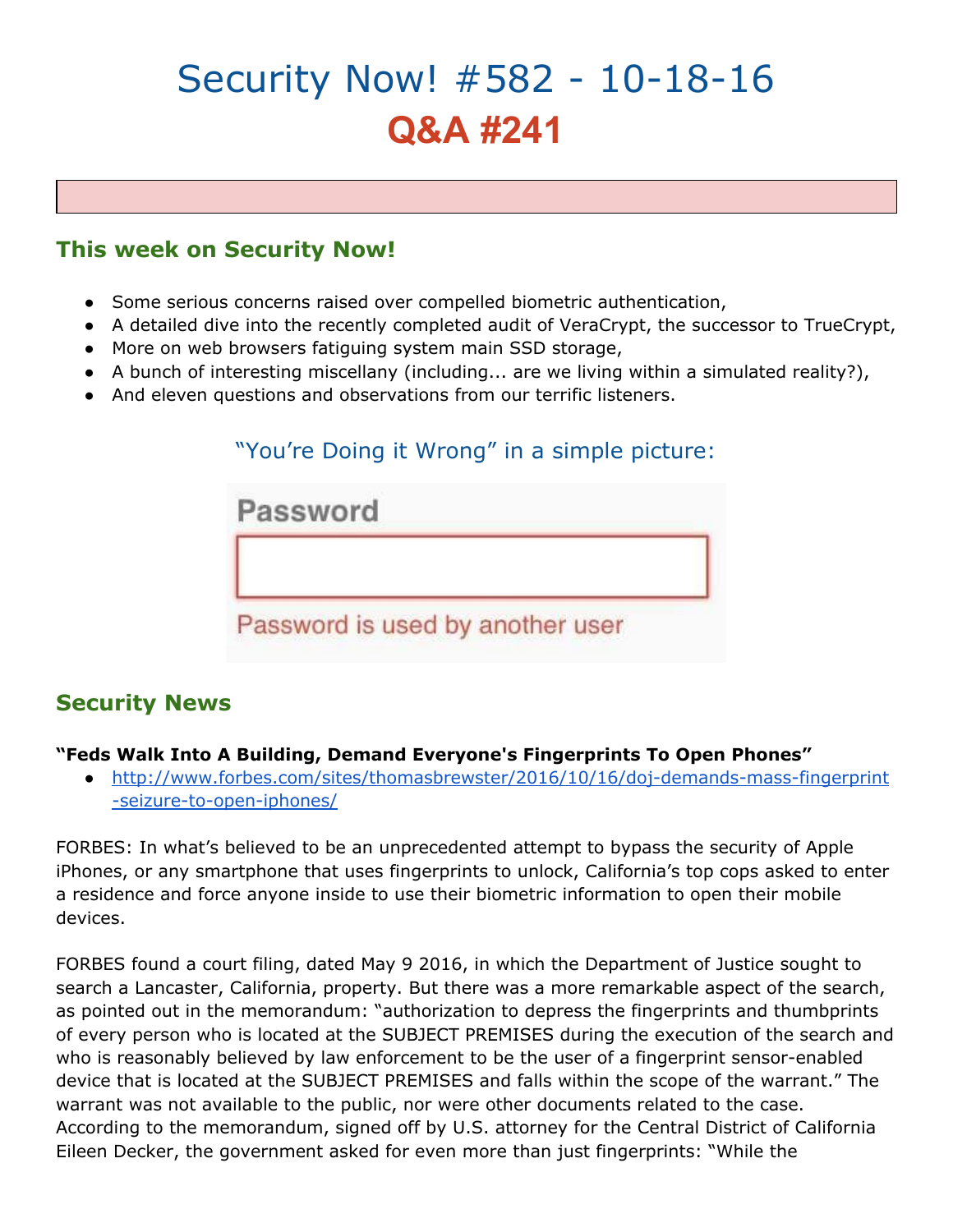government does not know ahead of time the identity of every digital device or fingerprint (or indeed, every other piece of evidence) that it will find in the search, it has demonstrated probable cause that evidence may exist at the search location, and needs the ability to gain access to those devices and maintain that access to search them. For that reason, the warrant authorizes the seizure of 'passwords, encryption keys, and other access devices that may be necessary to access the device."

Legal experts were shocked at the government's request. Marina Medvin of Medvin Law said: "They want the ability to get a warrant on the assumption that they will learn more after they have a warrant. Essentially, they are seeking to have the ability to convince people to comply by providing their fingerprints to law enforcement under the color of law – because of the fact that they already have a warrant. They want to leverage this warrant to induce compliance by people they decide are suspects later on. This would be an unbelievably audacious abuse of power if it were permitted."

Jennifer Lynch, senior staff attorney at the Electronic Frontier Foundation (EFF), added: "It's not enough for a government to just say we have a warrant to search this house and therefore this person should unlock their phone. The government needs to say specifically what information they expect to find on the phone, how that relates to criminal activity and I would argue they need to set up a way to access only the information that is relevant to the investigation. The warrant has to be particular in how it describes the place to be searched and the thing to be seized and limited in scope. That's why, if a government suspects criminal activity to be happening on a property, and there are 50 apartments in that property, they have to specify which apartment and why and what they expect to find there."

Jennifer Lynch added... "We've never seen anything like this."

#### **VeraCrypt has been audited by QuarksLab courtesy of the OSTIF**

OSTIF: The Open Source Technology Improvement Fund

- Bug Bounties
- Direct Code Improvement Through Grants
- Professional Audits

TrueCrypt --> VeraCrypt

About ten weeks ago, on August 1st (2016), the OSTIF announced:

OSTIF is proud to announce that we have come to an agreement to fully fund an audit of VeraCrypt. Using funds that were donated by DuckDuckGo and VikingVPN, we plan to hire QuarksLab to go over the code and search for vulnerabilities and backdoors.

VeraCrypt is a crucial piece of open-source software that can encrypt any storage medium with powerful and highly tamper-resistant encryption that greatly enhances the personal security of anyone that uses it. An audit of the code brings fresh professional perspectives and a deep analysis of the code to search for vulnerabilities.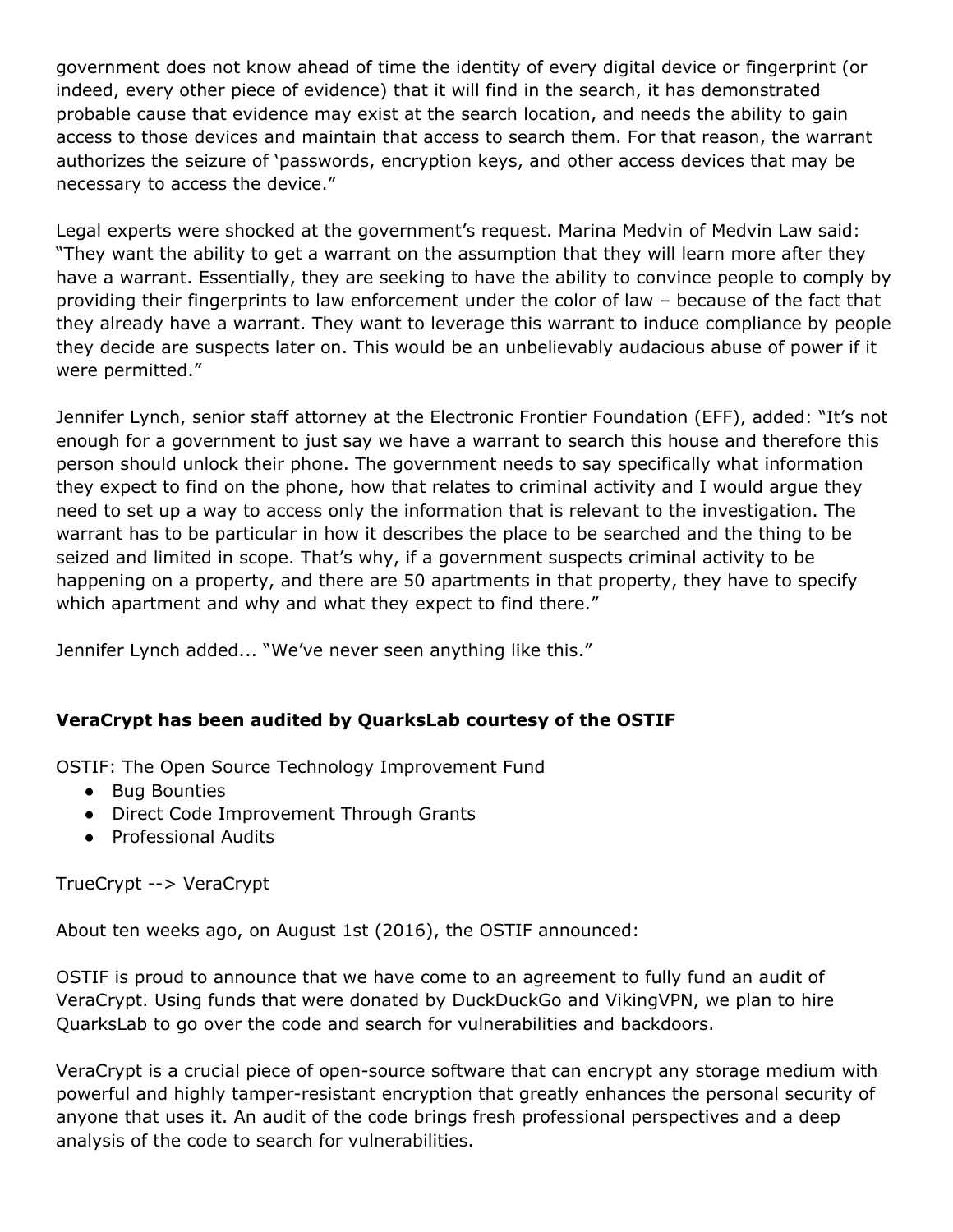As of our agreement today, QuarksLab will be executing their auditing work in mid-August with completion and results before mid-September. The team has been instructed to give any results of this audit directly to the lead developer of VeraCrypt using heavily encrypted communications. This is to prevent their research from leaking zero-day vulnerabilities to the public, and so that the OSTIF does not have access to the results ahead of the public.

Once all parties are satisfied that any major vulnerabilities have been patched, we plan to post the results of this audit to all three of our websites (OSTIF.org, QuarksLab, and VeraCrypt) simultaneously.

This audit is very exciting for us, as it is the first time that we are converting promises and goals into results! We look forward to bringing the open-source community and the public closer together, and we are committed to fighting hard for the technical solution to the privacy problem.

32 man-days later... <https://ostif.org/the-veracrypt-audit-results/> <https://ostif.org/wp-content/uploads/2016/10/VeraCrypt-Audit-Final-for-Public-Release.pdf>

What was found?

- No huge showstoppers, but a handful of things that needed to be cleaned up.
- They were mostly weaknesses that COULD be used in highly targeted attacks to compromise the target's data privacy and security.
- Two broad categories:
	- Troubles inherited from TryeCrypt
	- New troubles introduced by new VeraCrypt features.

From TrueCrypt:

- The PBKDF2 algorithm was not acceleration resistant and did not employ a sufficiently large iteration count.
	- VeraCrypt has increased the iteration count from 1000 and 2000 (depending upon the hash algorithm and its usage) to 200,000 and 655,331. And VeraCrypt also allows the count to be manually specified through the use of a PIM: Personal Iterations Multiplier. (So if you don't mind waiting longer at boot or mount time, you can make brute-forcing much more difficult.)
- Sensitive information might be paged out from kernel stacks.
	- VeraCrypt doesn't change this. They simply state that this will be a vulnerability unless system partition is encrypted and the paging file is therefore written to an encrypted partition.
- Concerns over exploitation of known problems with the older version of decompression code used by TrueCrypt.
	- Everyone agrees that while this would be nice to fix, it's not really exploitable since an attacker would need to first modify the compressed code to induce an error, and that requires an administrator or physical access to the system... both which are outside of the protection guarantees of TrueCrypt.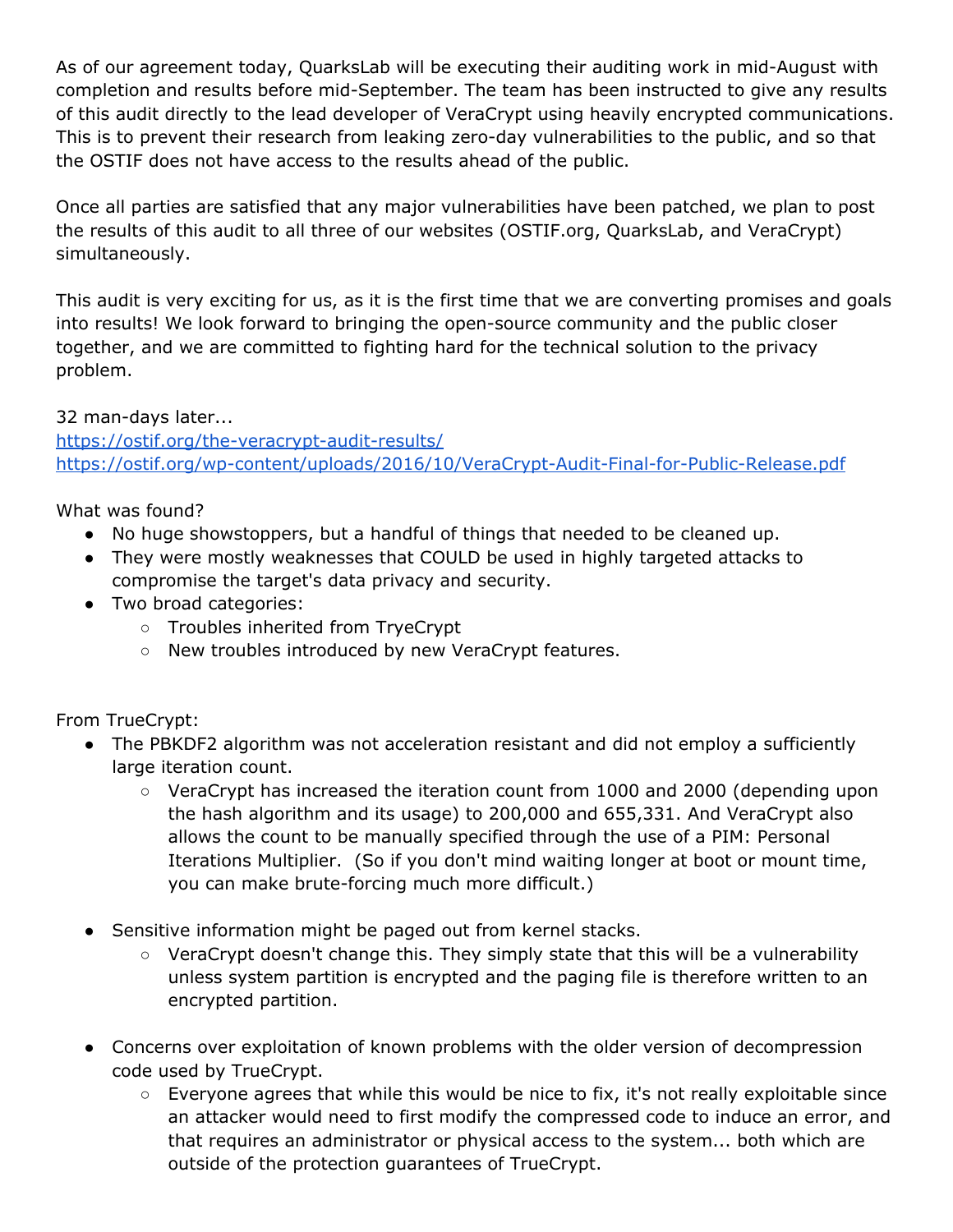- Windows kernel driver uses the "memset" function to zero memory before its release.
	- $\circ$  (Remember that some clever compilers notice that memory is being cleared then freed... and "optimize out" the memory zeroing.)
	- This was fixed by using RtlSecureZeroMemory instead of memset.
- Several other subtle TrueCrypt kernel driver problems, FIXED by VeraCrypt.
- There is an unfixed information leak in the kernel driver, where the kernel driver can be used to check for the existence of files without access permission. This was deliberately done so that TrueCrypt could check for the presence of the boot loader on disk without requiring administrator privileges. But this could be exploited by any unprivileged process. VeraCrypt had not addressed this issue.
- The non-instruction accelerated (non AES-NI) software implementations of AES are susceptible to cache timing attacks which could be leveraged to obtain the operating AES symmetric key.
	- VeraCrypt disclaims "responsibility" for this by stating: "VeraCrypt does not: Secure any data on a computer if the computer contains any malware (e.g. a virus, Trojan horse, spyware) or any other piece of software (including VeraCrypt or an operating system component) that has been altered, created, or can be controlled, by an attacker.
	- However... all recent Intel chips provide support for the AES-NI instruction which completely eliminates AES cache timing attacks.
- Keyfile mixing is horrific -- a home-grown hash using CRC-32.
	- Remember that the Cyclic Redundancy Check was never designed to be a cryptographic integrity mechanism. It is meant for efficient error detection. So it is intended to prevent accidents, not thwart attacks.
		- This has a number of theoretical consequences, including:
		- From a set of valid keyfiles, it is possible to create another distinct one (i.e. allowing to mount a volume),
		- It is possible to create keyfiles that do not modify the keyfile pool,
		- From a set of keyfiles, it is possible to create a new keyfile which removes the security brought by the former set of keyfiles (i.e. which zeroes the keyfile pool),
		- From a known passphrase, it is possible to create a keyfile which removes the security brought by this passphrase.
	- $\circ$  This problem has long been known (since 2008), but the TrueCrypt authors denied this being any concern since the attacks require the prior knowledge of a secret or the prior manipulation of a machine.
	- This SHOULD be fixed.
- Volume headers are also "authenticated" (checksummed) with CRC-32.
	- $\circ$  This should also be fixed, but has not been, since it would break compatibility with existing installations. However, though sloppy, it's unclear how this could be leveraged for an attacker's benefit.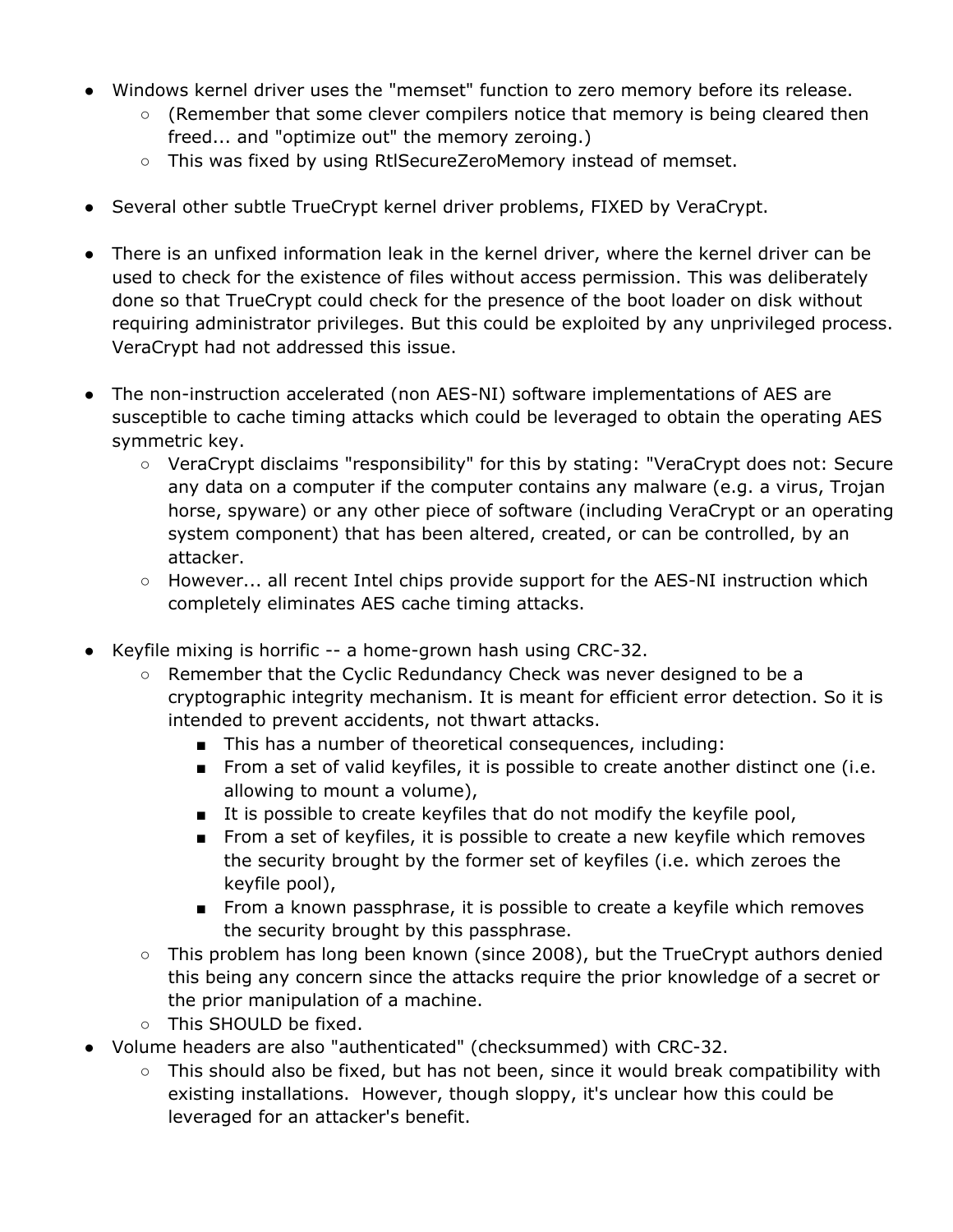- James Forshaw with Google's Project Zero discovered and reported a pair of problems in the TrueCrypt kernel driver.
	- The "Drive Letter Symbolic Link Creation" flaw allowed for a high vulnerability elevation of privilege.
	- Both have been fixed.

#### **From VeraCrypt:**

- When booting from a BIOS, the user's password length can be obtained:
	- The BIOS saves keyboard keystrokes into a 32-byte, 16-character ring buffer. Once the system is booted, VeraCrypt prevents this potential leak by reaching down and zeroing the 32-bytes in the BIOS Data Area. HOWEVER, the "Head" and "Tail" pointers, located just before it, are not cleared. This allows an attacker to gain information about the length of the boot-time password... and this would significantly accelerate password brute-forcing.
- VeraCrypt continues using known-vulnerable compression and decompression algorithms, though exploiting the known vulnerabilities is believed to be difficult.
	- To decompress the bootloader when the hard drive is encrypted.
	- To create and check the recovery disks if the system is encrypted and uses UEFI.
	- During the installation to extract programs.
	- An example of such manipulation would be that a VeraCrypt recovery disk could theoretically be manipulated to induce a buffer overflow during recovery that could compromise the user's security by, for example, writing the user's password or decrypted master key to some attacker-accessible location.
- VeraCrypt added a PIM (the Personal Iterations Multiplier), but the math used for large secure values can overflow and wrap, resulting in a tiny effective value and much reduced security.
- Command-Line vulnerabilities:
	- TrueCrypt allowed the volume password to be provided as a command-line argument. VeraCrypt added support for SmartCards, and allows the SmartCard PIN to also be included on the command-line. VeraCrypt previously documented the insecurity of the password, saying: "Warning: This method of entering a volume password may be insecure, for example, when an unencrypted command prompt history log is being saved to unencrypted disk."
	- The auditors strongly object to the provision of secure information on command lines.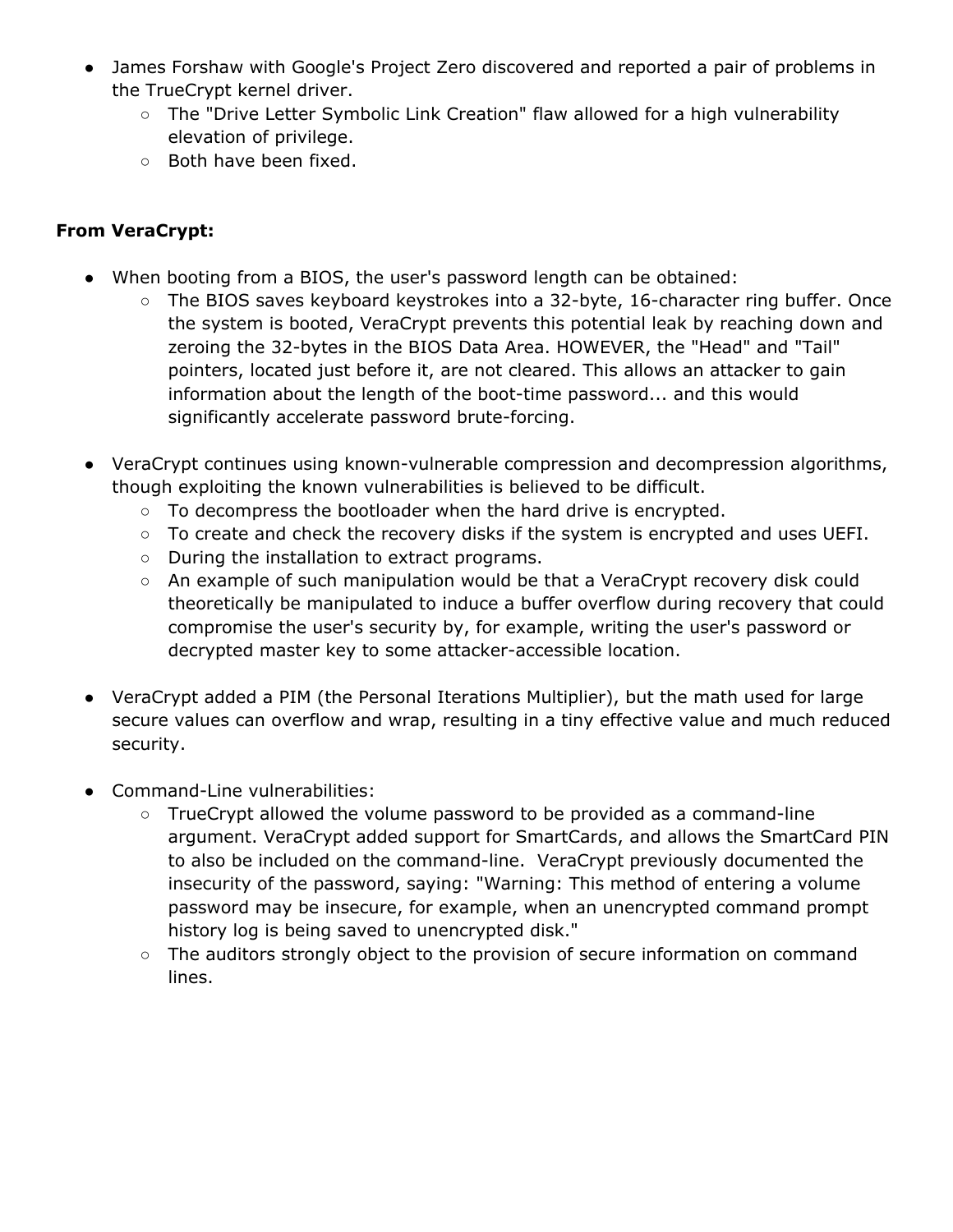- VeraCrypt added four non-Western cryptographic algorithms to the project.
	- One of them GOST89 is a Russian symmetric cipher designed in the 1970's. While it uses a 256-bit key, its block size is only 64-bits... and we know that 64-bit block sizes no longer provide sufficient security margins.
	- Moreover, an attempt was made to create a 128-bit cipher from two 64-bit GOST iterations using CBC (cipher block chaining)... but doing this has multiple security implications.
	- The auditors strongly recommended that GOST89 be removed from VeraCrypt.
- A handful of other things were spotted and rated by the auditors as "informational".
	- What this mostly shows us, is that the auditors really did study the code from an adversarial perspective, which is exactly what we want and need.
- The UEFI boot loader still leaves the concern over the user's password remaining in a low memory buffer:
	- Each UEFI driver maintains its own keystroke buffers and, unlike the BIOS, the buffer's internal address and location are unknown. Examination of Intel developer kit sample code shows they pull the keystroke from the underlying BIOS. The ConsoleIn API does have a "Reset" method, but there is no guarantee of what that does on any specific implementation.
- A problem was found with recent support for password changing:
	- The code endeavors to wipe the user's boot time password from RAM, but it fails to similarly clear the new password after a password change.

#### **The audit concludes:**

This audit, funded by OSTIF, required 32 man-days of study. It shows that this follow-up of TrueCrypt is very much alive and evolves with new functionalities like the support of UEFI. The results shows that evaluations at regular intervals of such difficult security projects are not an option. When well received by the project's developers, they provide useful feedbacks to help the project mature. The openess of the evaluation results help build confidence in the product for the final users.

#### **VeraCrypt has issued a number of fixes for many of these problems:**

- GOST89 was removed.
- The compression & decompression were replaced with secure zip libraries (libzip).
- Password length leakage and password buffers are being cleared (as much as possible).
- Other bootloader vulnerabilities were resolved.

#### **VeraCrypt is now at v1.19.**

#### **Web browsers continually writing to "disk" -- or SSD!**

[http://www.ghacks.net/2016/09/26/display-the-disk-activity-in-bytes-of-any-process-in-window](http://www.ghacks.net/2016/09/26/display-the-disk-activity-in-bytes-of-any-process-in-windows/) [s/](http://www.ghacks.net/2016/09/26/display-the-disk-activity-in-bytes-of-any-process-in-windows/)

- FF: about:config / browser.sessionstore.interval
	- Defaults to "15000" every 15 seconds.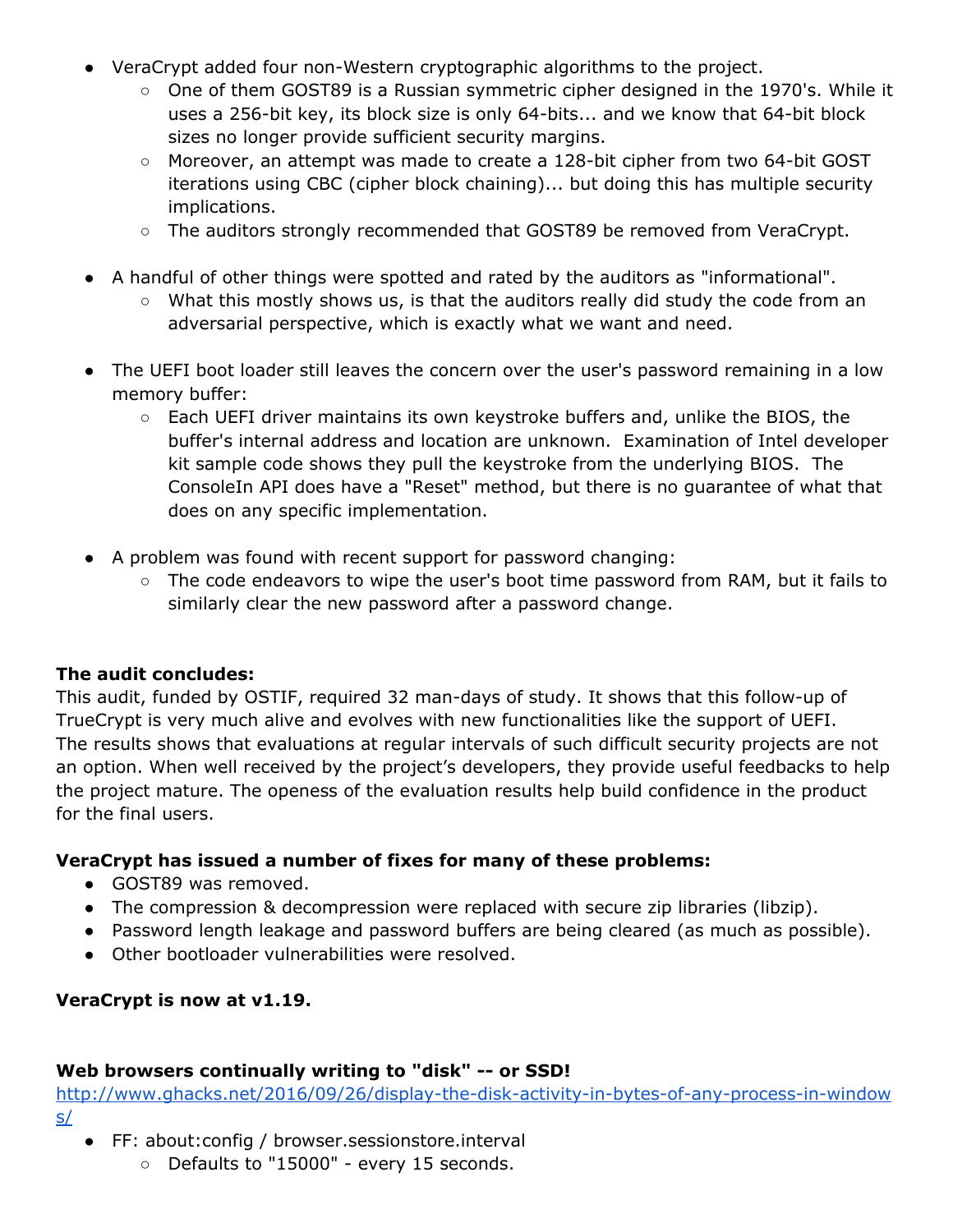- Firefox:
	- Terminate Firefox.
	- Edit the %appdata%\Mozilla\Firefox\profiles.ini
	- Set IsRelative=x value to zero, and edit the path.
	- Move the existing profile folder to the new location.
	- The profiles.ini file:
		- [General]
			- StartWithLastProfile=0 [Profile0] Name=default IsRelative=1 Path=Profiles/{nonce}.default Default=1

# **Miscellany**

### **Are we living in a simulation?**

- The setting is the Recode Code Conference 2016. Elon Musk is on stage with interviewers Walt Mossberg and Kara Swisher... and taking questions from the audience...
- Josh Topolsky, a co-founder of The Verge in the audience, asks Elon whether he thought we might be living in a simulation.
- We learned that Elon has ruminated about and hashed through this topic --so thoroughly already-- that he and his brother have formally banned its further discussion anytime they are in hot tubs. Its discussion is banned from the hot tub.
- Now, this is not the sort of existential question that can ever be answered definitely... so it actually IS the perfect subject for hot tub debate.
- However, in answering the questioner, Elon put a number to it, stating several times (because people were so surprised) that he believed we WERE, indeed, living within a simulation and, in fact, that there was only a one in a billion chance that we were NOT simulated and were living in what he referred to as a "base reality."
- And this is an ongoing theme for Elon. Back in 2014, at Vanity Fair's 2014 New Establishment Summit, Elon made the case that our lives are not at all what we think they are. Musk concluded: "There's a one in a billion chance that this is reality."
- During the Recode Code Conference, he broke it down: "The strongest argument for us being in a simulation is the following: 40 years ago, we had Pong. Two rectangles and a dot. Now, 40 years later, we have photo-realistic 3D with millions playing simultaneously. If you assume any rate of improvement at all, then the games will become indistinguishable from reality. It would seem to follow that the odds that we're in base reality is one in millions."
- HOWEVER... the comparisons to "The Matrix" is not at all what Elon means or believes.
- STTNG: Watson's arch villain an Professor Moriarty.

#### **The Li-Ion battery challenge**

[http://www.powerelectronicsnews.com/technology/pushing-to-the-very-edge-of-safe-li-ion-char](http://www.powerelectronicsnews.com/technology/pushing-to-the-very-edge-of-safe-li-ion-charging) [ging](http://www.powerelectronicsnews.com/technology/pushing-to-the-very-edge-of-safe-li-ion-charging)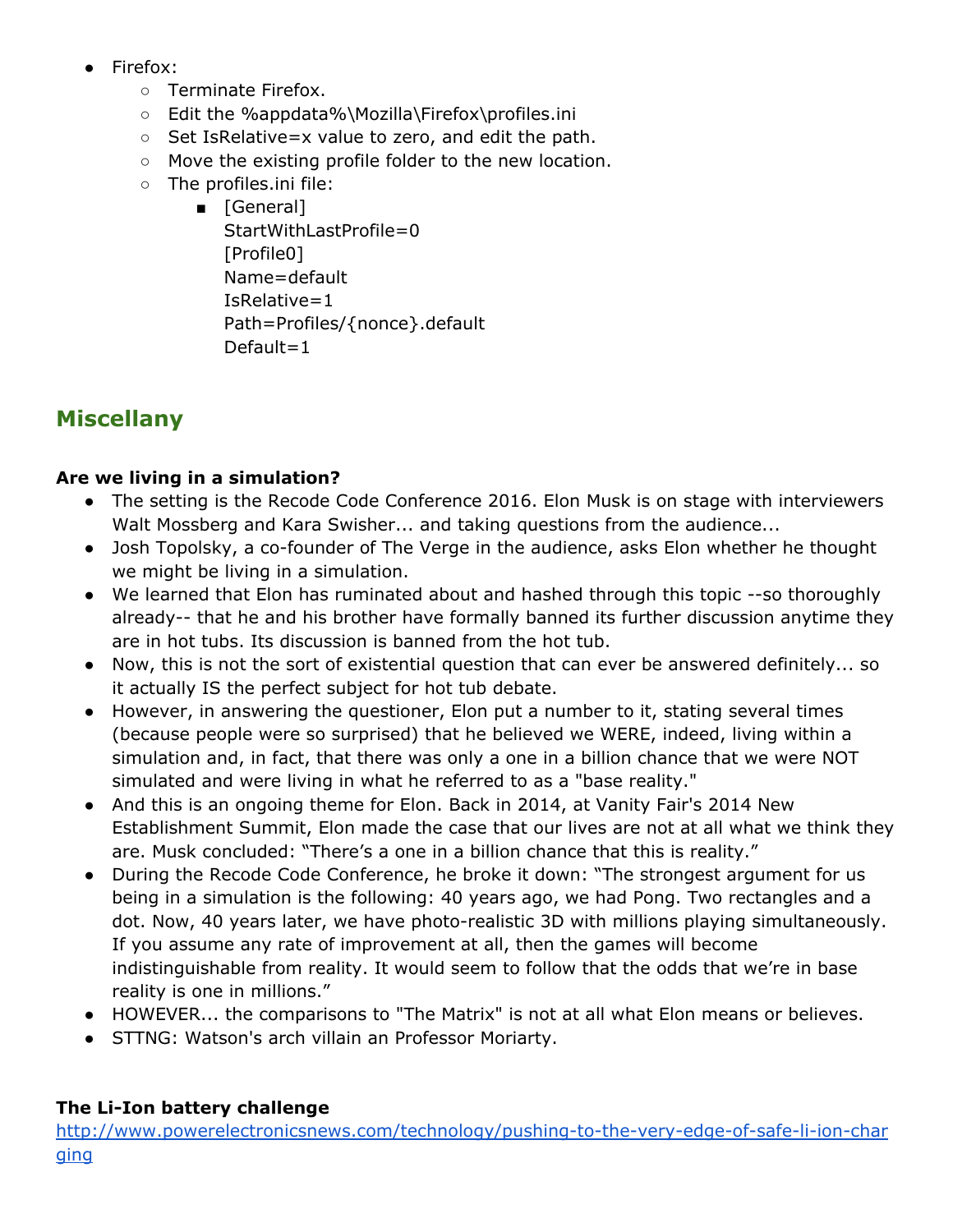